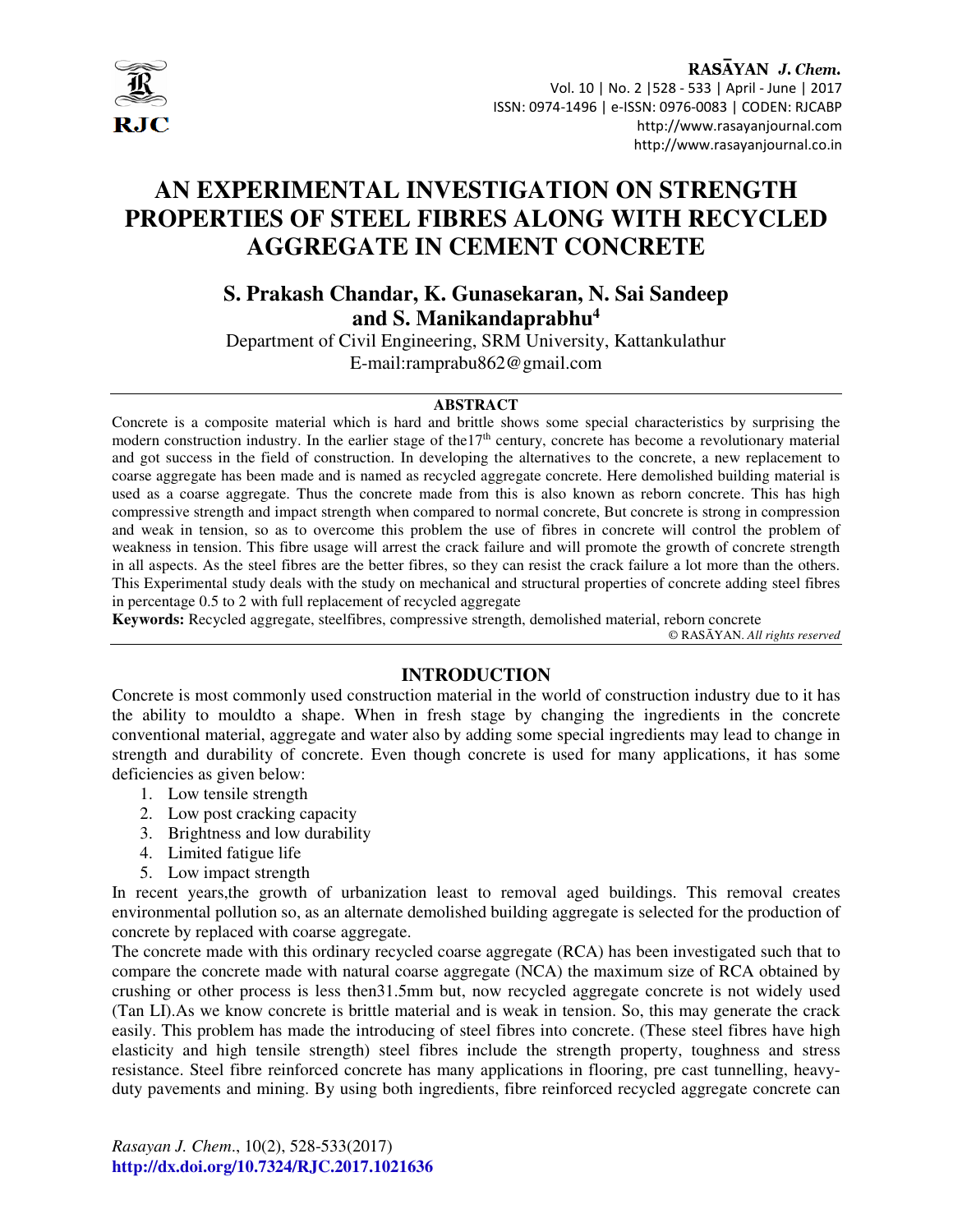be produced, such that this can decrease the environmental damage and will increase the strength properties of concrete.

# **EXPERIMENTAL**

#### **Material used**

In this project, the materials used are 53OPC Cement, River sand, demolished building aggregate, steel fibres. The materials are arranged from the nearest store, where recycled aggregate was collected from the nearest buildings waste.

# **Cement**

Cement is a powder form .it terms into past when mixed with water, this is due to the content limestone in it. The 53 grade OPC type of cement is corrected from the nearest store.

# **Sand**

Sand is the other most important construction material that is needed to prepare concrete. Sand is a fine material which is present at the river bed. The sand is collected from the nearby river and sieved through 4.75mm.

#### **Recycled coarse aggregate [RCA]**

The coarse aggregate replaced with demolished building material, the material was brought to the lab and it was demolished with the hammer of 5kg weight. The demolished material was sieved through 20 mm size.

#### **Steel fibres**

Steel fibres that are using in the concrete are manufactured in a way such that they should not be corroded. The steel fibre here we are used a hooked type of steel fibres. The composition of steel fibres are carbon, silicon, manganese, phosphorus, sulphur and other elements.

# **RESULTS AND DISCUSSION**

The tests were done on the concrete specimens are moulded as cubes, cylinders, Reinforced beams.The casted specimens were allowed to test at the age of 3,7and 28 days.The mixed grade is M25.

#### **Compressive strength test**

Compressive strength is the internal resisting force of the body towards the load applied on it. This test is carried out on concrete cubes in the compressive testing machine (CTM). The cube is placed in between the two supporting .where the contacting surfaces must be plain and flat. The size of the cube specimen is 150mm×150mm×150 mm. The obtained test results are as in Table-1.

| Compressive strength (Mpa)                                |               |         |         |          |  |  |
|-----------------------------------------------------------|---------------|---------|---------|----------|--|--|
| <b>Mix</b>                                                | $\%$ of Fiber | 3rd Day | 7th Day | 28th Day |  |  |
| Conventional concrete                                     | $\Omega$      | 18.2    | 22.62   | 31.7     |  |  |
| Recycled aggregate<br>concrete with addition of<br>fibers | $\theta$      | 18      | 22.5    | 30.95    |  |  |
|                                                           | 0.5           | 18.6    | 22.72   | 33.3     |  |  |
|                                                           |               | 19.2    | 23.64   | 35.1     |  |  |
|                                                           | 1.5           | 18.03   | 21.12   | 32.98    |  |  |
|                                                           | 2             | 17.26   | 20.26   | 30.26    |  |  |

Table-1: Compressive strength test Values for CC and RCA with addition of steel fibres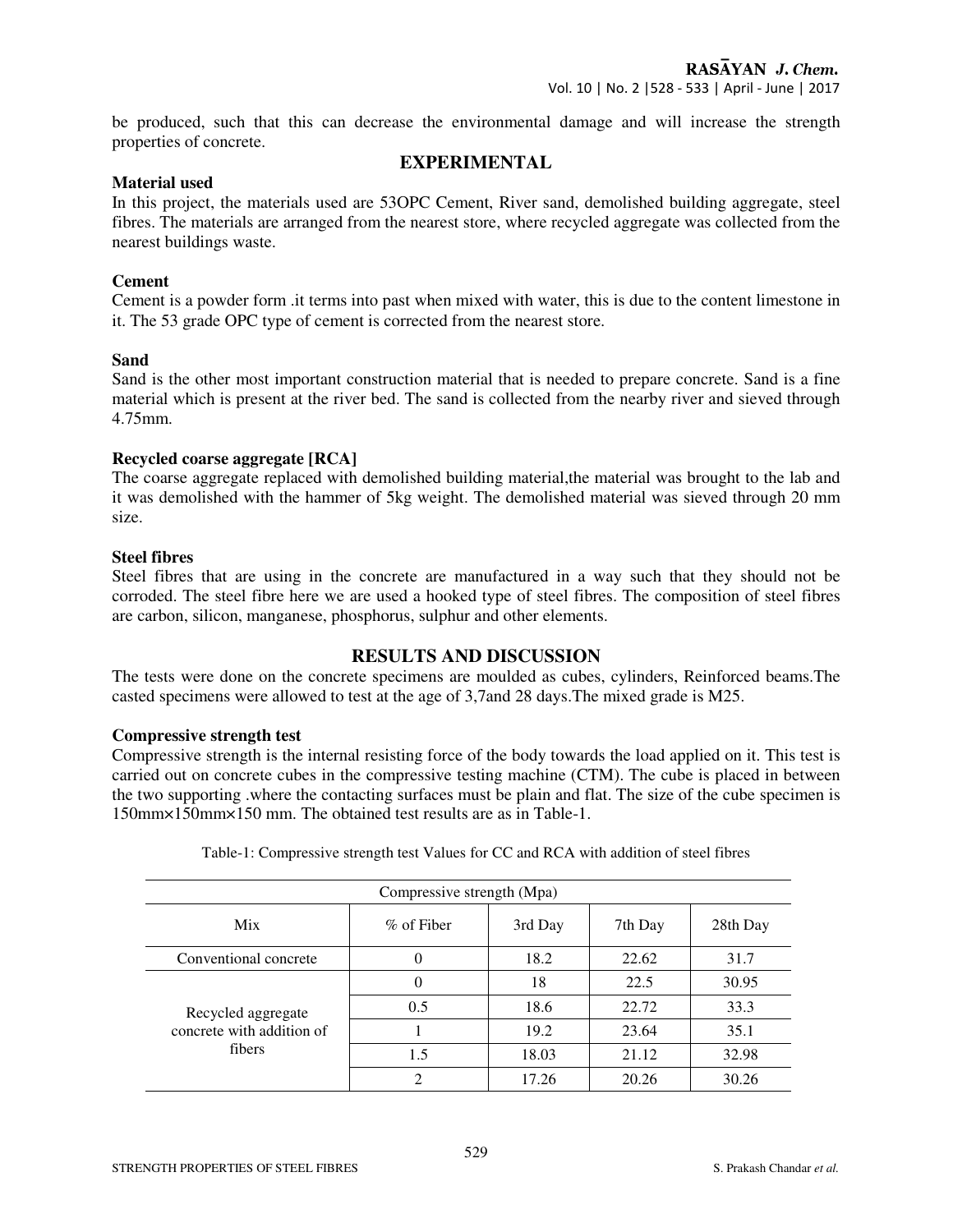



Fig.-1: Graphical representation for RCA with the addition of fibre

#### **Split tensile strength**

It is the test performed on concrete cylinders. It is the resisting force of a body when the load is applied away from the body tensile strength is the important test to be kept in mind to determine concrete strength. We all know concrete is strong in compression and weak in tension so alternatives are to be taken to overcome this problem. The specimen used for testing the cylinder is of size 300mm height and 150 mm diameter. The cylinder must be placed horizontally on the line of contact should be throughout the length. The test results are as in Table-2.

| Split tensile strength (Mpa)                              |            |         |         |          |  |  |  |
|-----------------------------------------------------------|------------|---------|---------|----------|--|--|--|
| <b>Mix</b>                                                | % of Fiber | 3rd Day | 7th Day | 28th Day |  |  |  |
| Conventional concrete                                     |            | 2.5     | 2.77    | 3.01     |  |  |  |
| Recycled aggregate<br>concrete with addition of<br>fibers |            | 1.9     | 2.66    | 2.9      |  |  |  |
|                                                           | 0.5        | 2.11    | 2.68    | 3.17     |  |  |  |
|                                                           |            | 2.82    | 2.92    | 3.76     |  |  |  |
|                                                           | 1.5        | 2.76    | 3.21    | 3.9      |  |  |  |
|                                                           |            | 2.74    | 3.84    | 3.88     |  |  |  |

Table-2: Split tensile Strength test results for CC and RCA with addition of fibre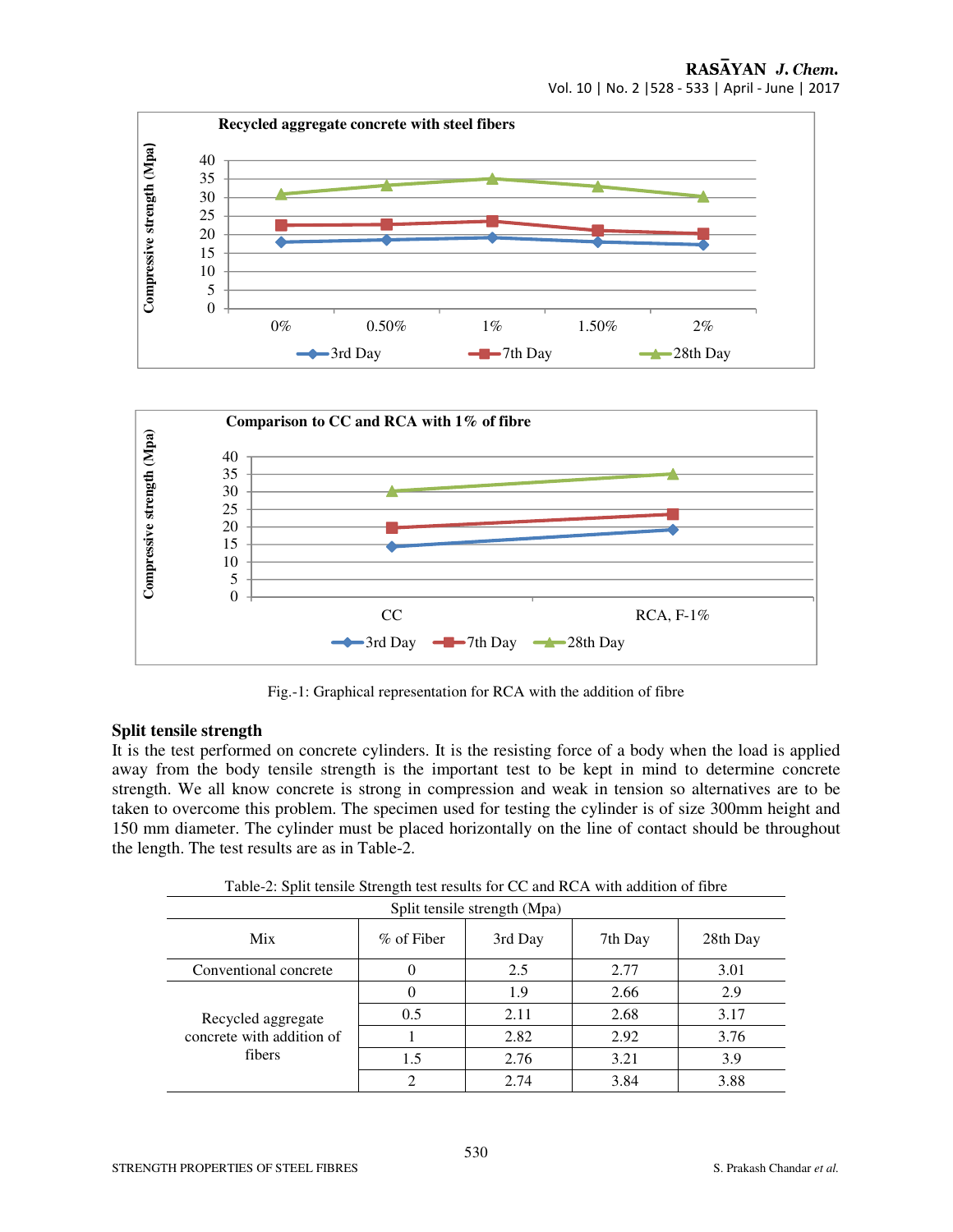

Fig.-2: Line Diagram for CC and RCA with addition of fibre

From the above test results, it was clearly known that at 1.5% addition of fibres it has obtained increasing tensile strength when compared with the Conventional concrete. In fig 2 it was shown clearly with line diagrams.

#### **Failure Analysis of RC Beam**

Testing of reinforced beam is the most important thing in investigating the behaviour of concrete. Deflection in the beam will determine the failure at maximum load. This can be determined by testing the beam with two-point loading and also by placing deflect meters at the bottom of beam this will determine the change in length when the beam bends under loading.



Fig.-3: Loading Schematic Diagram (dimensions in mm)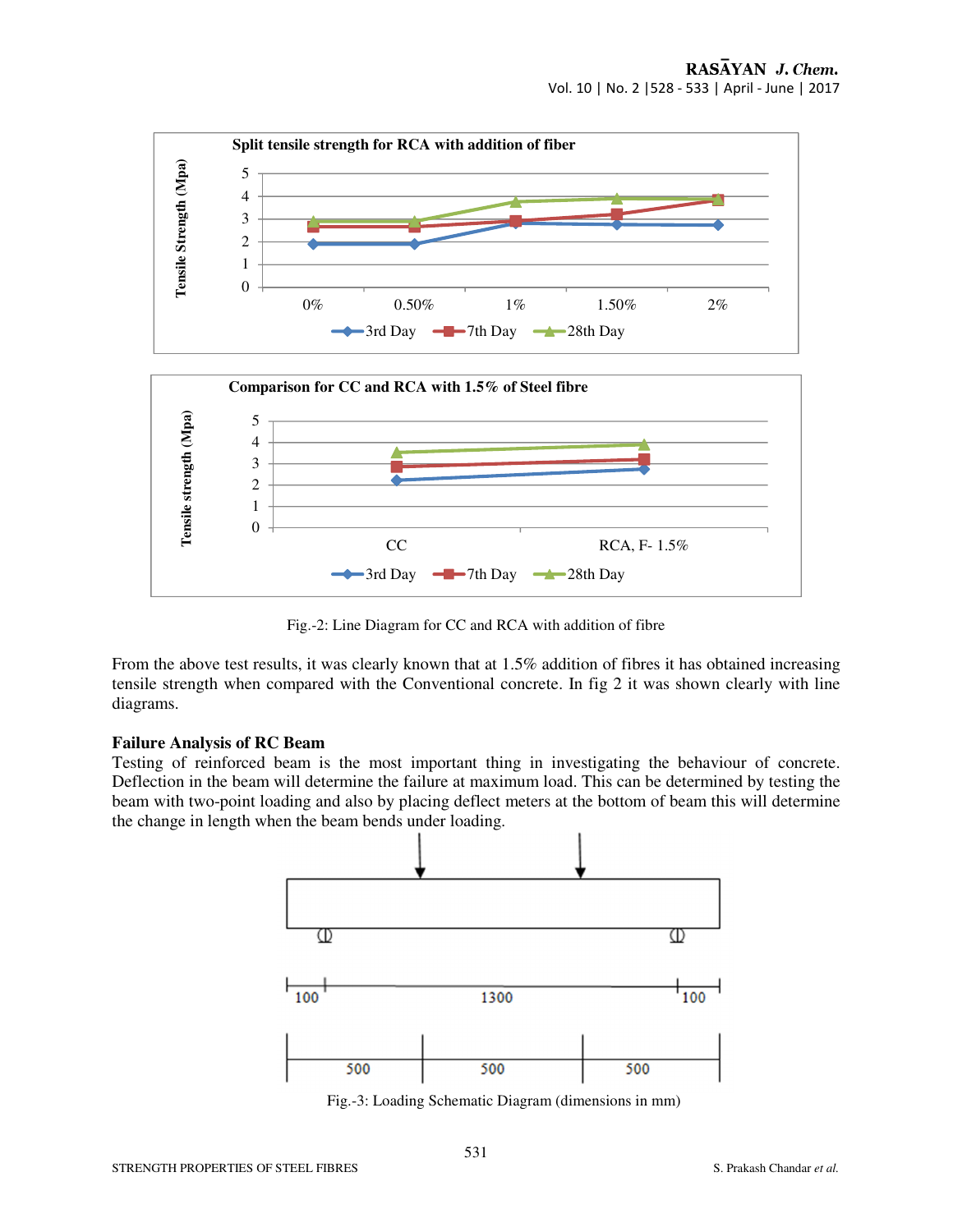#### RASAYAN J. Chem. Vol. 10 | No. 2 |528 - 533 | April - June | 2017

The beam was prepared in wooden moulds of sizes 1500mm length, 150mm wide and 230mm depth. A total of 6 beams were cast and tested they are conventional concrete, recycled aggregate concrete and recycled aggregate concrete with the addition of steel fibres in percentages from 0.5 to2. The reinforcement provided with 10mm bars placing along the length and 6mm bars used as stirrups with a spacing of 150mm centre to centre. The tested beam values with deflection are as in the following table.

| S. No.         | Code         | Break Load (T) | Maximum deflection @ centre<br>(mm) |
|----------------|--------------|----------------|-------------------------------------|
|                | CC           | 14.8           | 6.21                                |
| 2              | RAC, F-0%    | 12.45          | 5.06                                |
| 3              | RAC, F-0.5%  | 18.85          | 7.38                                |
| $\overline{4}$ | RAC, $F-1\%$ | 25.25          | 6.7                                 |
|                | RAC, F-1.5%  | 31.61          | 6.91                                |
| 6              | RAC, F-2%    | 38.05          | 6.12                                |



Fig.-4: Load Deflection Curve (CC & RCA)



Fig.-5: Load Deflection Curve (RCA 0%, 0.5%, 1%, 1.5%, 2%)